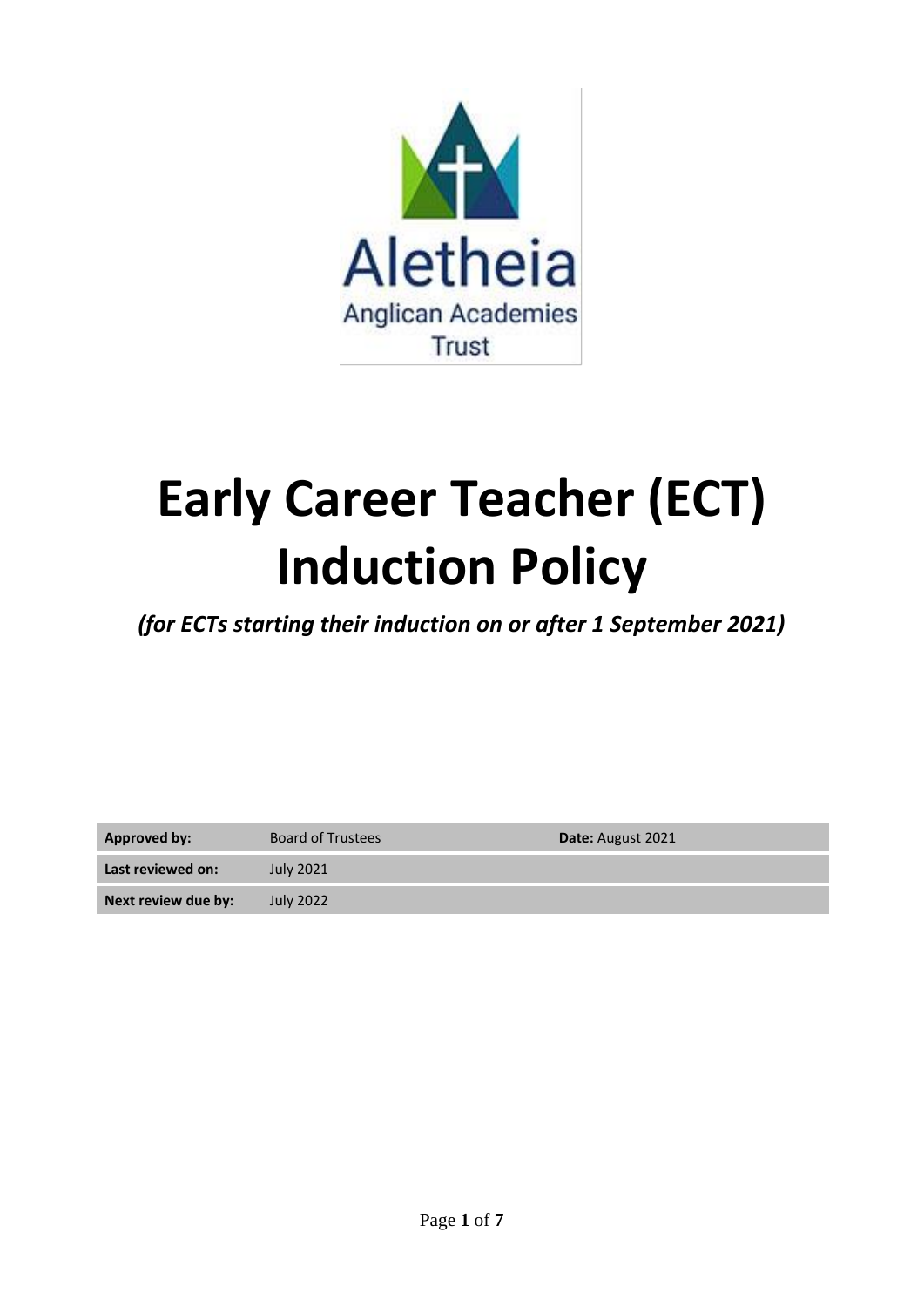# **Contents**

<span id="page-1-0"></span>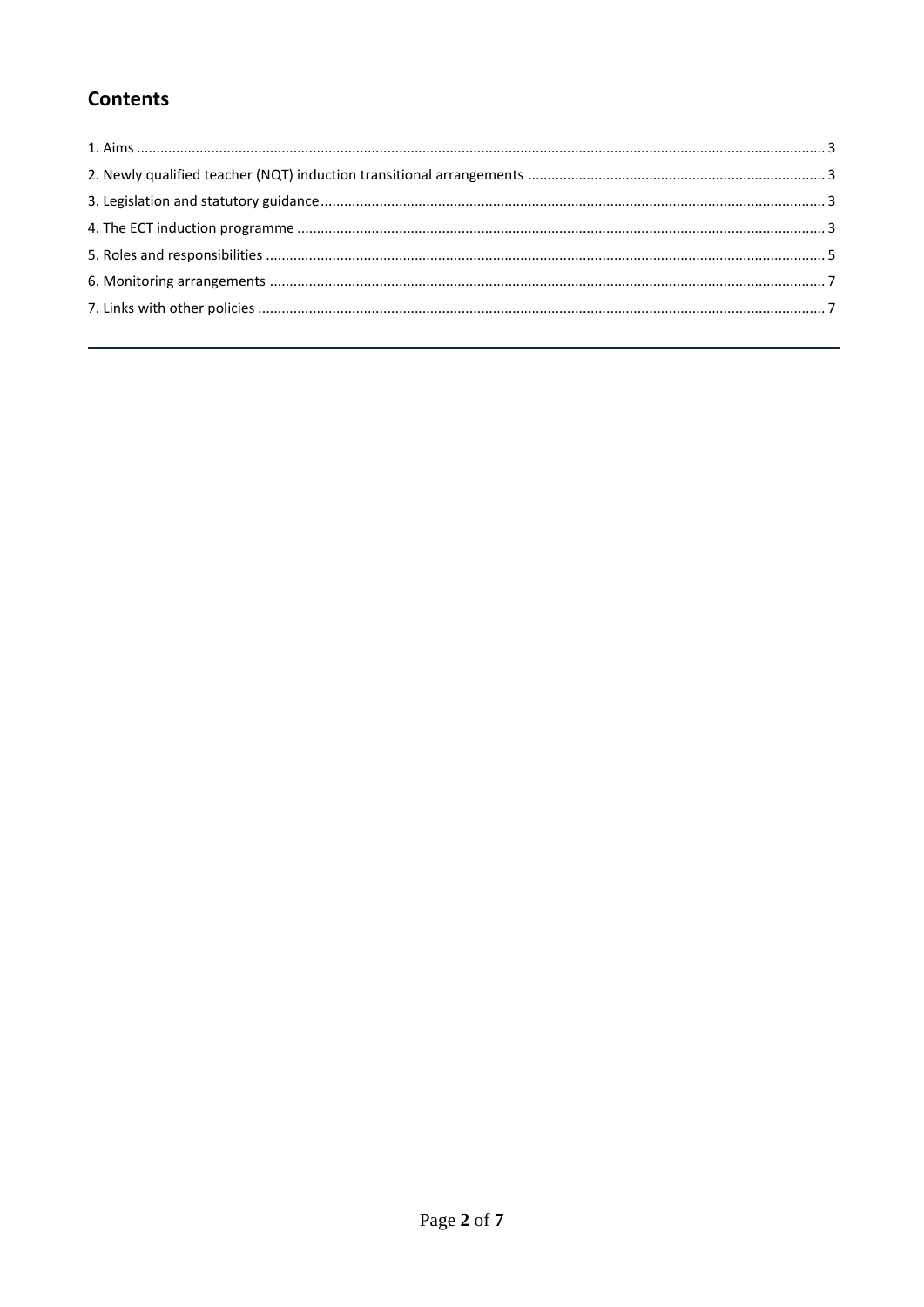# *1. Aims*

The school aims to:

- Run an ECT induction programme that meets all of the statutory requirements underpinned by the early career framework (ECF) from 1 September 2021
- $\triangleright$  Provide ECTs with a supportive environment that develops them and equips them with the tools to be effective and successful teachers
- Make sure all staff understand their role in the ECT induction programme

# <span id="page-2-0"></span>*2. Newly qualified teacher (NQT) induction transitional arrangements*

This policy applies to ECTs who start their induction **on or after 1 September 2021**. NQTs who have started but not completed their induction **before 1 September 2021** will continue to follow our NQT induction policy, which can be found L:\Policies (Trust)\NQT Induction. They have until 1 September 2023 to complete their induction within 3 terms (a single academic year) as outlined in previous NQT induction guidance. Where possible, at the discretion of the headteacher and appropriate body, we will also provide them with:

- An ECF-based induction for the remainder of the NQT's 1-year induction
- An induction mentor for the remainder of the NQT's 1-year induction

If they don't complete their induction by 1 September 2023, they will be required at this point to switch to the full ECT induction for the remainder of their induction period. Time already spent in induction will count towards the 2-year ECT induction period.

# <span id="page-2-1"></span>*3. Legislation and statutory guidance*

This policy is based on:

- The Department for Education's (DfE's) statutory guidance Induction for early career [teachers \(England\)](https://www.gov.uk/government/publications/induction-for-early-career-teachers-england) from 1 September 2021
- The [Early career framework reforms](https://www.gov.uk/government/collections/early-career-framework-reforms)
- [The Education \(Induction Arrangements for School Teachers\) \(England\) Regulations 2012](http://www.legislation.gov.uk/uksi/2012/1115/contents/made)

The 'relevant standards' referred to below are the [Teachers' Standards](https://www.gov.uk/government/publications/teachers-standards).

<span id="page-2-2"></span>This policy complies with our funding agreement and articles of association.

# *4. The ECT induction programme*

The induction programme will be underpinned by the ECF, enabling ECTs to understand and apply the knowledge and skills set out in the ECF.

Prior to the ECT serving their induction, the headteacher and appropriate body must agree that the post is suitable.

For a full-time ECT, the induction period will typically last for 2 academic years. Part-time ECTs will serve a full-time equivalent. Up to one term of continuous employment may count towards completion of the induction period.

The programme is quality assured by Kent Teaching School Hub, our 'appropriate body'.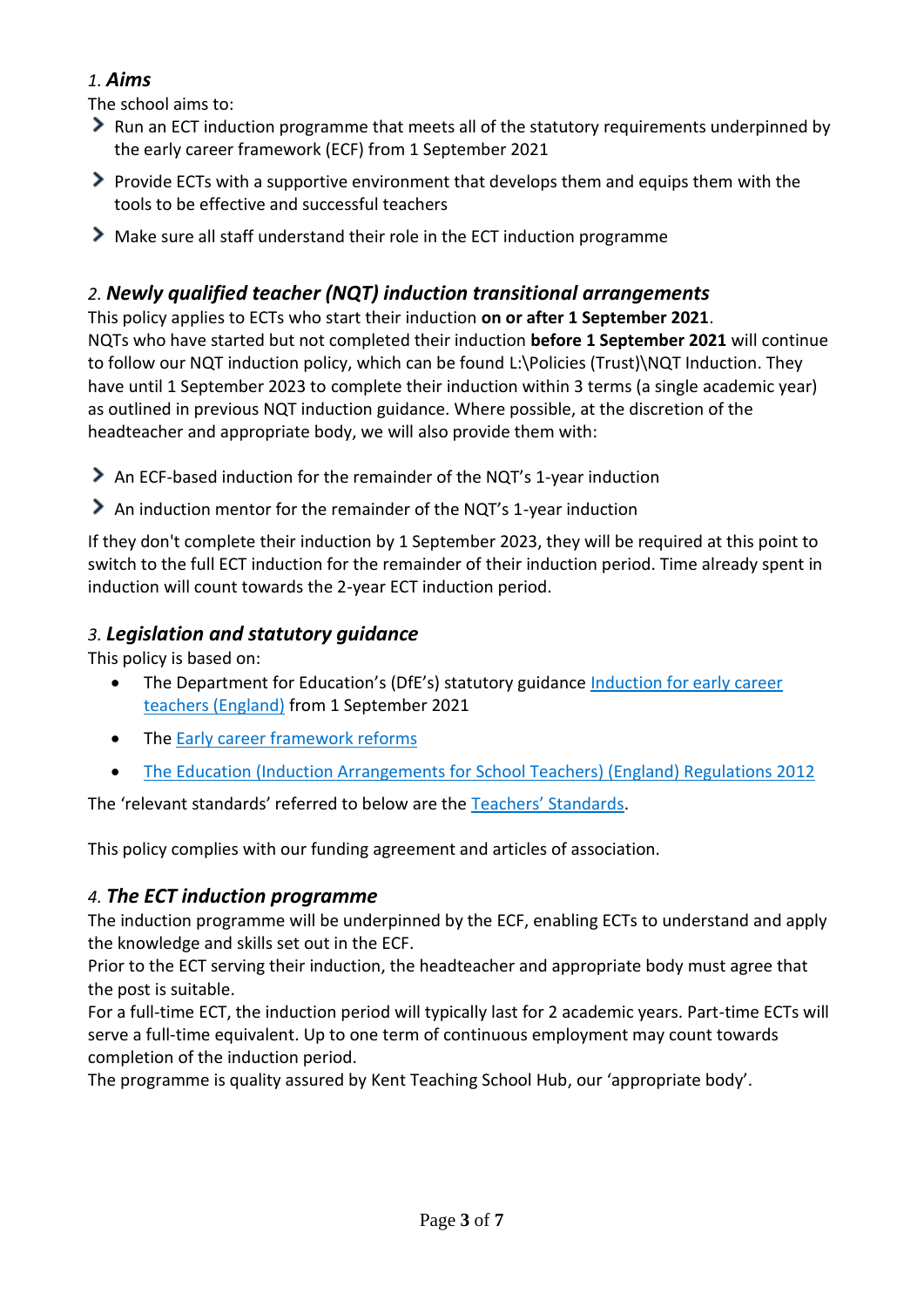## **4.1 Posts for induction**

Each ECT will:

- Be provided with the necessary employment tasks, experience and support to enable them to demonstrate satisfactory performance against the relevant standards throughout, and by the end of, the induction period
- Have an appointed induction tutor, who will have qualified teacher status (QTS)
- Have an appointed induction mentor, who will have QTS
- Have a reduced timetable to allow them to undertake activities in their induction programme; in their first year, this will be no more than 90% of the timetable of our existing teachers on the main pay range, and in their second year, this will be no more than 95% of the timetable of our existing teachers on the main pay range
- Regularly teach the same class or classes
- Take part in similar planning, teaching and assessment processes to other teachers working in similar posts
- Not be given additional non-teaching responsibilities without appropriate preparation and support
- Not have unreasonable demands made upon them
- Not normally teach outside the age range and/or subjects they have been employed to teach
- Not be presented with unreasonably demanding pupil discipline problems on a day-to-day basis

## **4.2 Support for ECTs**

We support ECTs with:

- Their designated induction tutor, who will provide day-to-day monitoring and support, and coordinate their assessments
- Their designated induction mentor, who will provide regular structured mentoring sessions and targeted feedback
- Observations of their teaching at regular intervals, and follow-up discussions with prompt and constructive feedback
- $\geq$  Regular professional reviews of their progress, to take place termly (except in terms where formal assessment is held), at which their induction tutor will review objectives and revise them in relation to the relevant standards and their current needs and strengths
- Chances to observe experienced teachers, either within the school or at another school with effective practice

#### **4.3 Assessments of ECT performance**

Formal assessment meetings will take place in the final term of the ECT's first year (term 3) and the final term of their second year (term 6), and will be carried out by the ECT's Induction Mentor/Induction Tutor.

These meetings will be informed by clear and transparent evidence gathered from progress reviews during the preceding assessment period, and drawn from the ECT's work as a teacher and from their induction programme. Copies of the evidence relied on will be provided to the ECT and the appropriate body.

After each formal assessment meeting, a formal assessment report will be completed that clearly shows how the ECT is performing against the relevant standards. The headteacher will also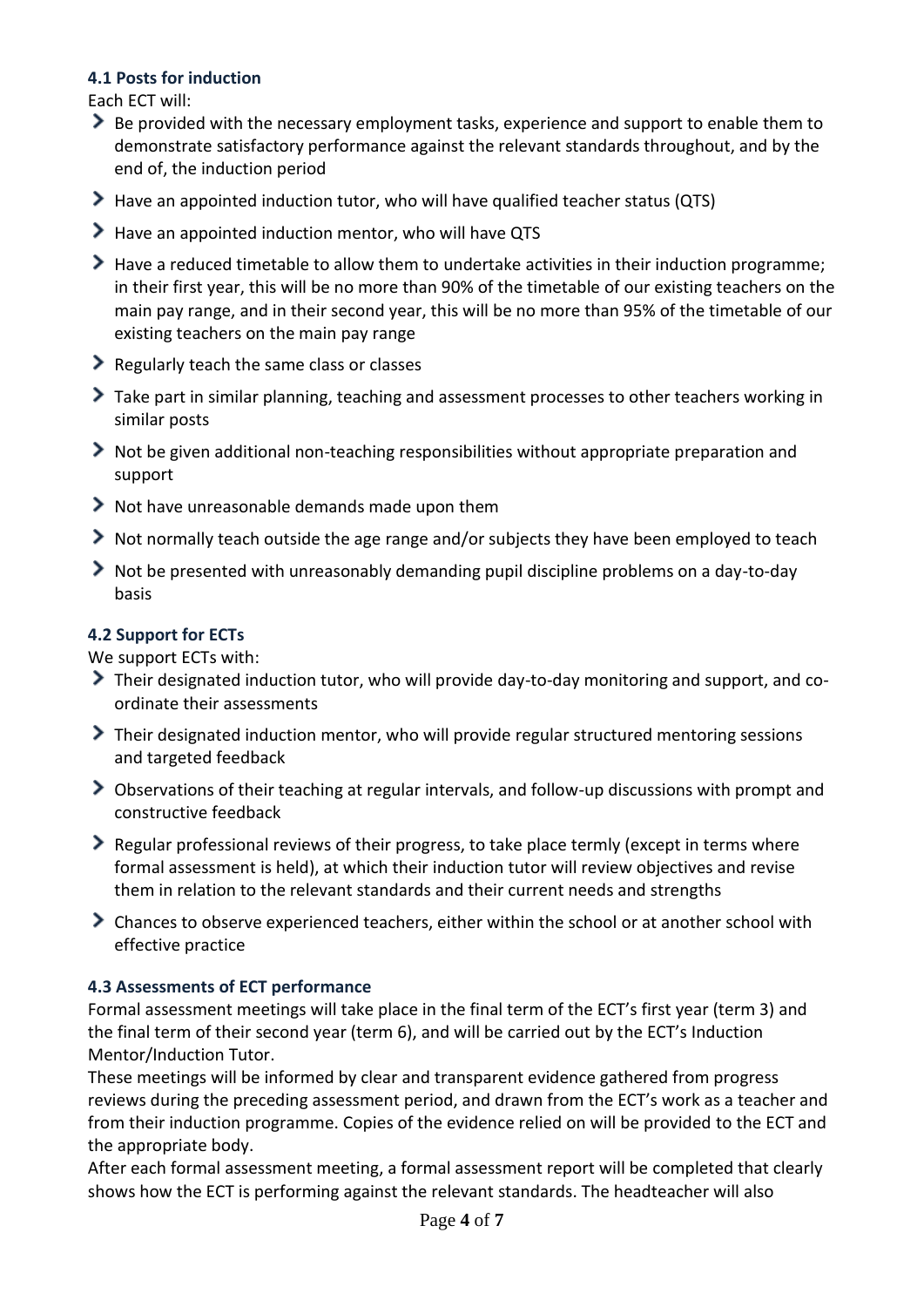recommend to the appropriate body in the final assessment report at the end of the programme as to whether the ECT's performance is satisfactory against the relevant standards. The ECT will add their own comments, and the formal assessment report will be signed by the headteacher, induction tutor and the ECT.

A copy of the formal assessment report will then be sent to the appropriate body. The final assessment report will be sent within 10 working days of the meeting, for the appropriate body to make the final decision on whether the ECT has passed their induction period.

In the event that the ECT leaves this post after completing one term or more but before the next formal assessment would take place, the induction tutor or headteacher should complete an interim assessment to ensure that the ECT's progress and performance since the last assessment is captured.

## **4.4 At-risk procedures**

If it becomes clear during a termly progress review or at the first formal assessment point that the ECT is not making sufficient progress, additional monitoring and support measures will be put in place immediately, meaning:

- Areas in which improvement is needed are identified
- Appropriate objectives are set to guide the ECT towards satisfactory performance against the relevant standards
- An effective support programme is put in place to help the ECT improve their performance

The progress review record or formal assessment report will be shared with the appropriate body, alongside the support plan, for it to review.

If there are concerns about the ECT's progress during their subsequent progress reviews or formal assessment, as long as it is not the final formal assessment, the induction tutor or headteacher will discuss this with the ECT, updating objectives as necessary and revising the support plan for the next assessment period.

# <span id="page-4-0"></span>*5. Roles and responsibilities*

## **5.1 Role of the ECT**

The ECT will:

- Provide evidence that they have QTS and are eligible to start induction
- Meet with their induction tutor at the start of the programme to discuss and agree priorities, and keep these under review
- Agree with their induction tutor how best to use their reduced timetable allowance and guarantee engagement with their ECF-based induction
- Provide evidence of their progress against the relevant standards
- $\blacktriangleright$  Participate fully in the monitoring and development programme
- Participate in scheduled classroom observations, progress reviews and formal assessment meetings
- Agree with their induction tutor the start and end dates of the induction period, and the dates of any absences from work during the period
- $\blacktriangleright$  Keep copies of all assessment reports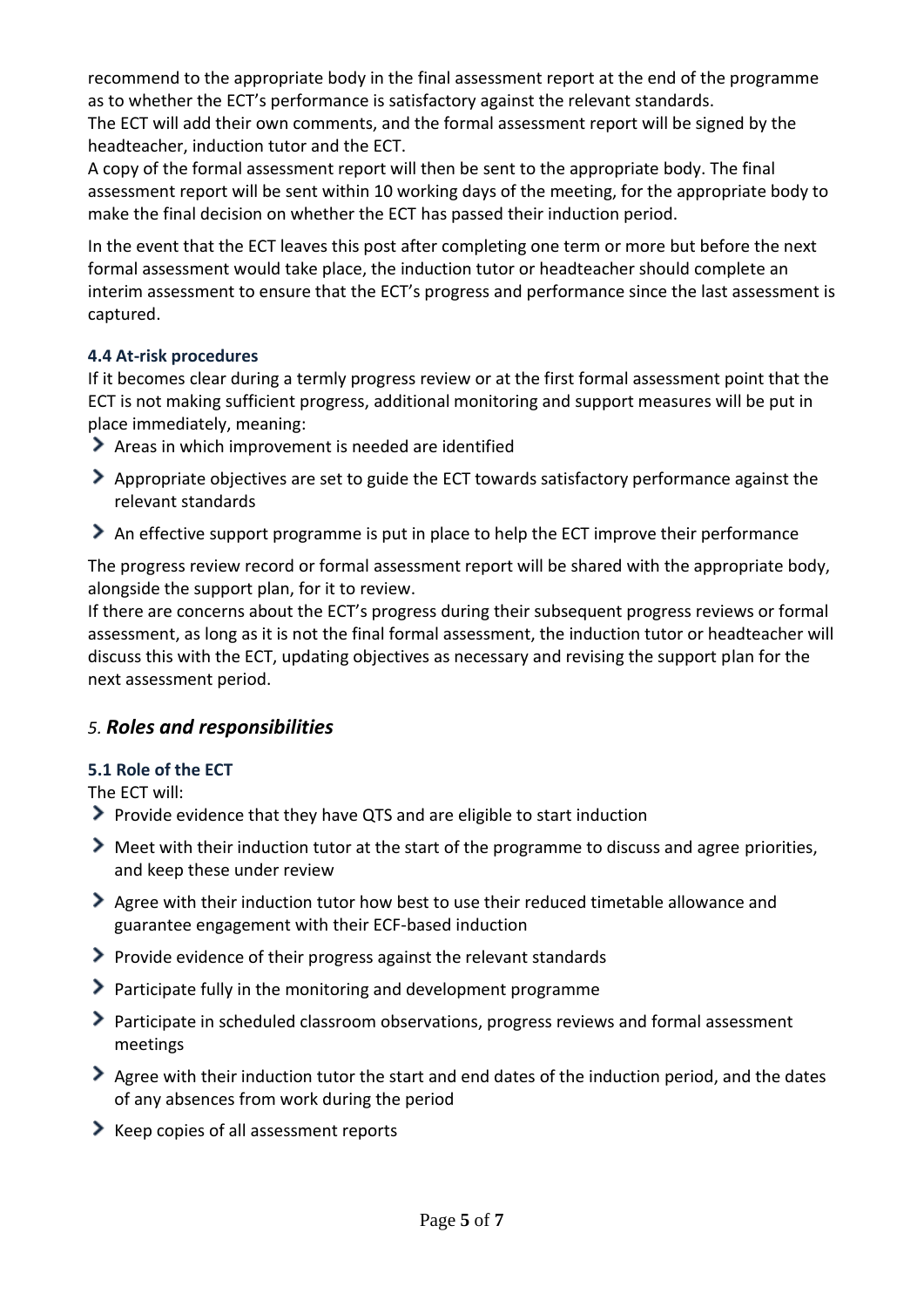#### **When the ECT has any concerns**, they will:

- Raise these with their induction tutor as soon as they can
- Consult with their contact at the appropriate body at an early stage if there are difficulties in resolving issues with their induction tutor or within the school

#### **5.2 Role of the headteacher**

The headteacher will:

- Check that the ECT has been awarded QTS and whether they need to serve an induction period
- Agree, in advance of the ECT starting, who will act as the appropriate body
- Notify the appropriate body when an ECT is taking up a post and undertaking induction
- Make sure the ECT's post is suitable according to statutory guidance (see section 4.1 above)
- Make sure the induction tutor is appropriately trained and has sufficient time to carry out their role effectively
- Make sure the induction mentor is appropriately trained and has sufficient time to carry out their role effectively
- Make sure an appropriate ECF-based induction programme is in place
- Make sure the ECT's progress is reviewed regularly, including through observations and feedback of their teaching
- Make sure that formal assessments are carried out and reports completed and sent to the appropriate body
- Maintain and keep accurate records of employment that will count towards the induction period
- Make sure that all monitoring and record keeping is done in the least burdensome and most streamlined way
- Make the governing board aware of the support arrangements in place for the ECT
- Make a recommendation to the appropriate body on whether the ECT's performance against the relevant standards is satisfactory
- Participate in the appropriate body's quality assurance procedures of the induction programmes
- Keep all relevant documentation, evidence and forms on file for 6 years

## **5.3 Role of the induction tutor**

The induction tutor will:

- Provide guidance and effective support to the ECT(with the appropriate body where necessary)
- Carry out regular progress reviews throughout the induction period
- Undertake 2 formal assessment meetings during the induction period, coordinating input from other colleagues as appropriate
- Carry out progress reviews in terms where a formal assessment doesn't occur
- Inform the ECT following progress reviews of their progress against the relevant standards, and share records with the ECT, headteacher and relevant body
- Inform the ECT during the formal assessment meeting of the judgements to be recorded on their formal assessment record and invite the ECT to add their own comments